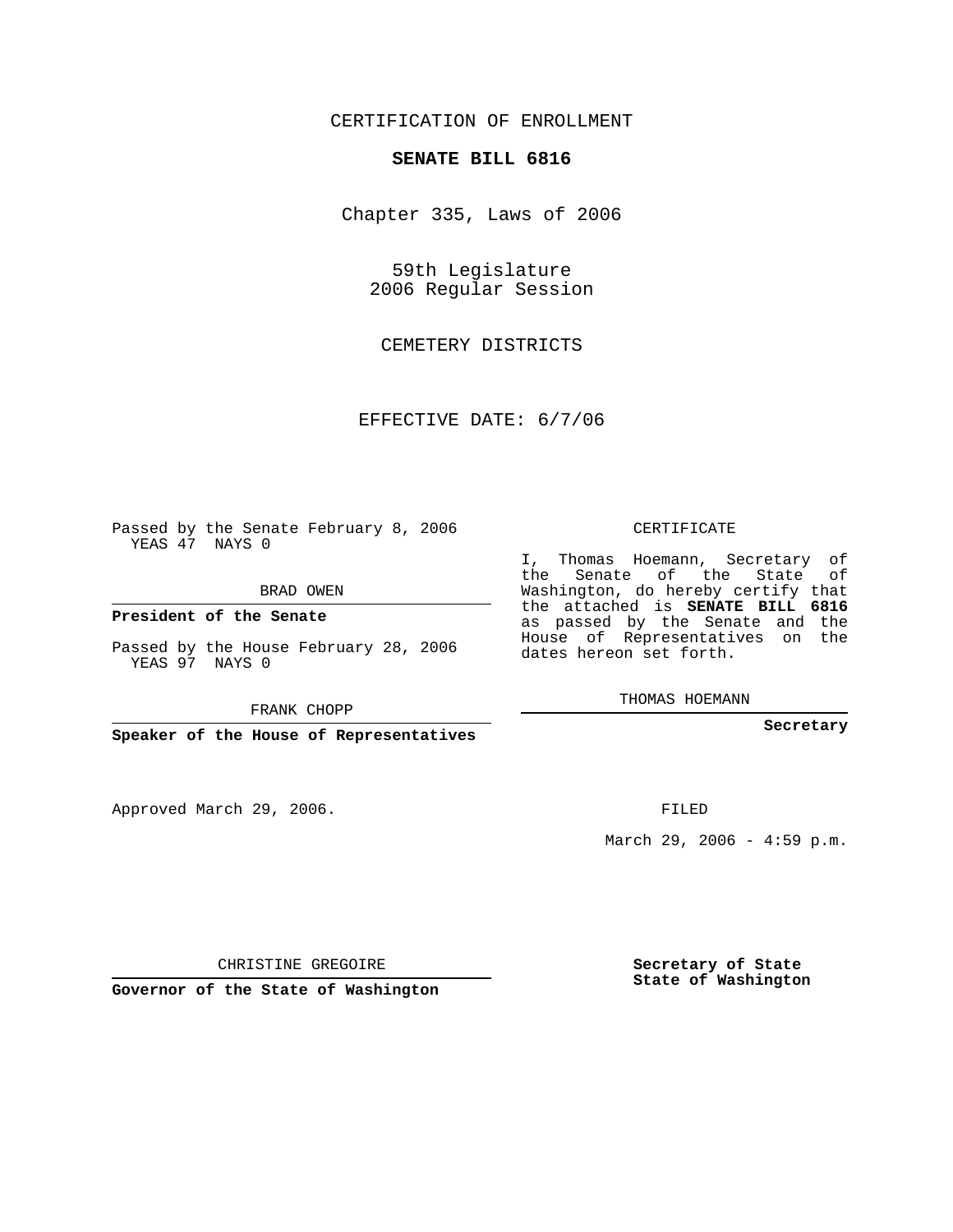## **SENATE BILL 6816** \_\_\_\_\_\_\_\_\_\_\_\_\_\_\_\_\_\_\_\_\_\_\_\_\_\_\_\_\_\_\_\_\_\_\_\_\_\_\_\_\_\_\_\_\_

\_\_\_\_\_\_\_\_\_\_\_\_\_\_\_\_\_\_\_\_\_\_\_\_\_\_\_\_\_\_\_\_\_\_\_\_\_\_\_\_\_\_\_\_\_

Passed Legislature - 2006 Regular Session

**State of Washington 59th Legislature 2006 Regular Session**

**By** Senator Zarelli

Read first time 01/25/2006. Referred to Committee on Government Operations & Elections.

1 AN ACT Relating to cemetery districts; and amending RCW 68.52.210.

BE IT ENACTED BY THE LEGISLATURE OF THE STATE OF WASHINGTON:

 **Sec. 1.** RCW 68.52.210 and 1994 c 81 s 82 are each amended to read as follows:

 (1) A cemetery district organized under this chapter shall have power to acquire, establish, maintain, manage, improve and operate cemeteries and conduct any and all of the businesses of a cemetery as defined in this title. A cemetery district shall constitute a cemetery authority as defined in this title and shall have and exercise all powers conferred thereby upon a cemetery authority and be subject to the provisions thereof.

 (2) A cemetery district may include within its boundaries the lands embraced within the corporate limits of any incorporated city or town 14 ((with a population of less than ten thousand)) and in any such cases the district may acquire any cemetery or cemeteries theretofore maintained and operated by any such city or town and proceed to maintain, manage, improve and operate the same under the provisions hereof. In such event the governing body of the city or town, after the transfer takes place, shall levy no cemetery tax. The power of